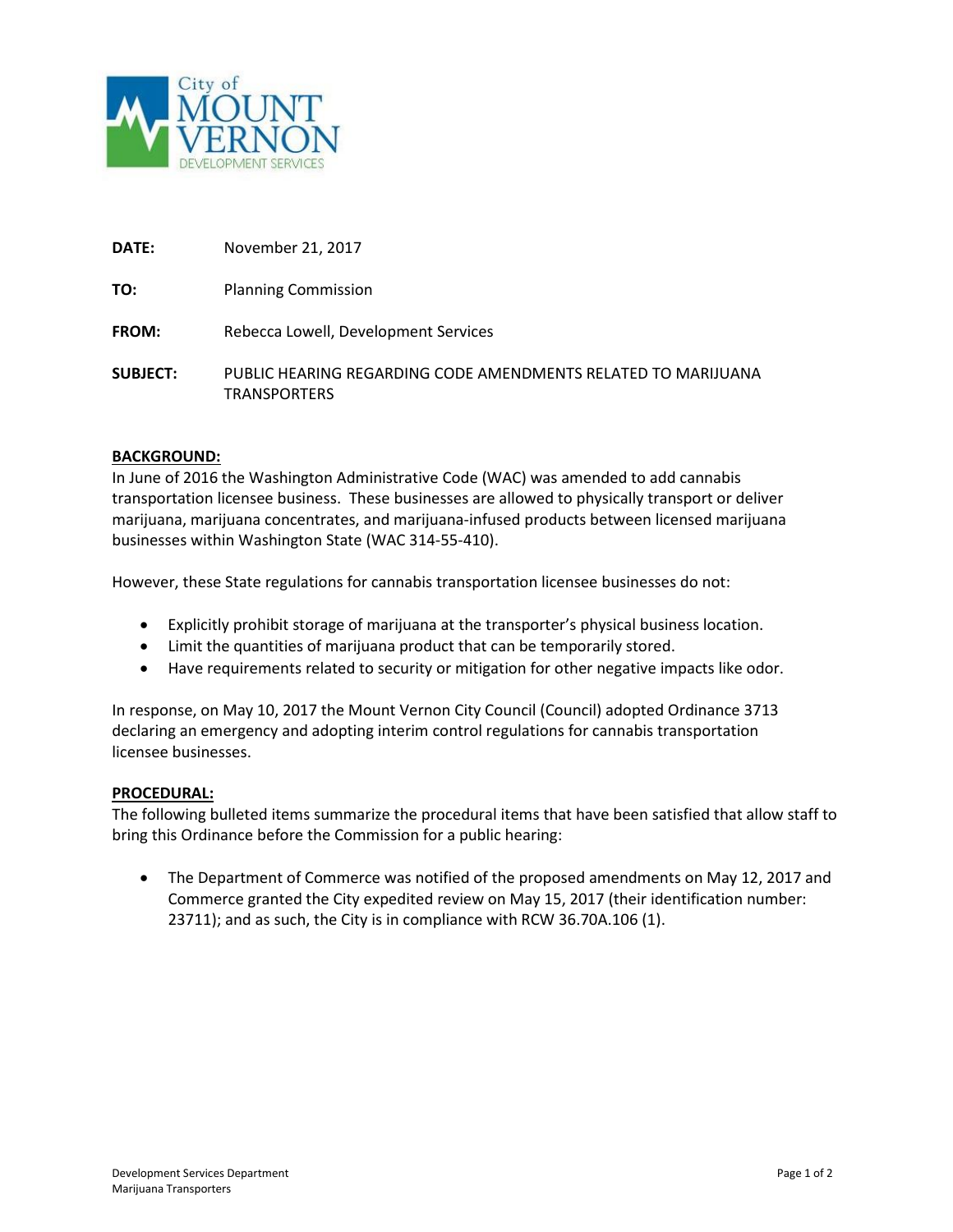- A SEPA Threshold Determination of Non-significance, non-project action, was issued on October 26, 2017 and published on October 30, 2017 and no comments were received or appeals filed.
- The requisite Planning Commission hearing held on November 21, 2017 was preceded with appropriate notice published on October 30, 2017.
- The requirements for public participation in the development of this amendment as required by the State Growth Management Act (GMA) and by the provisions of City of Mount Vernon Resolution No. 491 have all been met.

## **STAFF RECOMMENDATION:**

That the Commission hold a public hearing and make a recommendation to the City Council to adopt the accompanying proposed Ordinance.

## **ATTACHED:**

- **EXHIBIT A**: Proposed Ordinance with code amendments shown in a tracking format (i.e. red font with new text underlined and deleted text with strikethrough); and,
- **EXHIBIT B**: Procedural Items: SEPA DNS, Dept. of Commerce, & Notice of Public Hearing.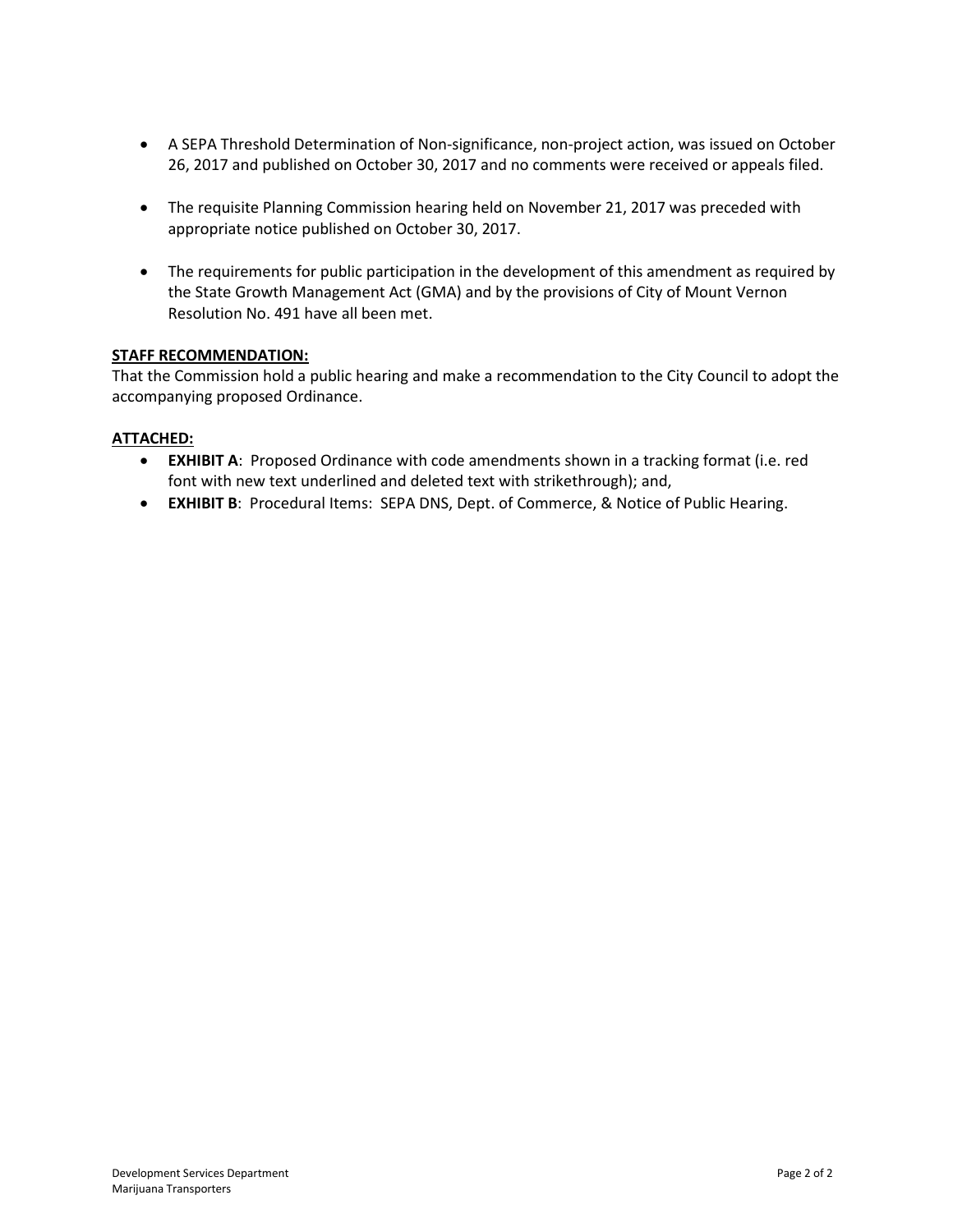#### **ORDINANCE NO.**

**AN ORDINANCE OF THE CITY OF MOUNT VERNON, WASHINGTON, REPEALING INTERIM LICENSING AND ZONING REGULATIONS REGULATING THE SITING OF CANNABIS TRANSPORTATION LICENSEE BUSINESSES ADOPTED IN ORDINANCE 3732, ADOPTING PERMANENT REGULATIONS FOR CANNABIS TRANSPORTATION LICENSEE BUSINESSES IN CHAPTERS 17.56, 17.72, 14.10, AND 8.08 OF THE MOUNT VERNON MUNICIPAL CODE; ADOPTING FINDINGS OF FACT JUSTIFYING ITS ACTION; PROVIDING FOR SEVERABILITY; AND ESTABLISHING AN EFFECTIVE DATE.**

**WHEREAS,** on May 10, 2017 the Mount Vernon City Council (Council) adopted Ordinance 3713 declaring an emergency and adopting interim control regulations for cannabis transportation licensee businesses; and

**WHEREAS,** consistent with RCW 35A.63.220 Council held a public hearing on June 28, 2017 that was continued to July 5, 2017 and adopted Ordinance 3720 that ratified, renewed, confirmed, and continued the interim land use regulations adopted through Ordinance 3713; and

**WHEREAS,** Council held a public hearing on November 8, 2017 and adopted Ordinance 3732 that kept the interim regulations in effect and adopted a work program; and

**WHEREAS,** the Department of Commerce was notified of the proposed amendments on May 12, 2017 and Commerce granted the City expedited review on May 15, 2017 (their identification number: 23711); and as such, the City is in compliance with RCW 36.70A.106 (1); and

**WHEREAS,** a SEPA Threshold Determination of Non-significance, non-project action, was issued on October 26, 2017 and published on October 30, 2017 and no comments were received or appeals filed; and

**WHEREAS**, the requisite Planning Commission hearing held on November 21, 2017; and the City Council hearing held on December 13, 2017 were preceded with appropriate notice published on October 30, 2017; and

**WHEREAS,** the requirements for public participation in the development of the land use regulations of this ordinance as required by the State Growth Management Act (GMA) and by the provisions of City of Mount Vernon Resolution No. 491 have all been met; and

**WHEREAS,** the City utilized the State Attorney General Advisory Memorandum: Avoiding Unconstitutional Takings of Private Property for evaluating constitutional issues, in conjunction with and to inform its review of the Ordinance. The City has utilized the process, a process protected under Attorney-Client privilege pursuant to law including RCW 36.70A.370(4), with the City Attorney's Office which has reviewed the Advisory Memorandum has discussed this Memorandum, including the "warning signals' identified in the Memorandum, with decisions makers, and conducted an evaluation of all constitutional provisions potentially at issue and advised of the genuine legal risks, if any, with the adoption of this Ordinance to assure that the proposed regulatory or administrative actions did not result in an unconstitutional taking of private property, consistent with RCW 36.70A.370(2); and

**WHEREAS,** the proposed amendments are found to be in compliance with the State Growth Management Act.

# **NOW, THEREFORE, THE CITY COUNCIL OF THE CITY OF MOUNT VERNON, WASHINGTON, DO ORDAIN AS FOLLOWS:**

Ordinance Page 1 of 10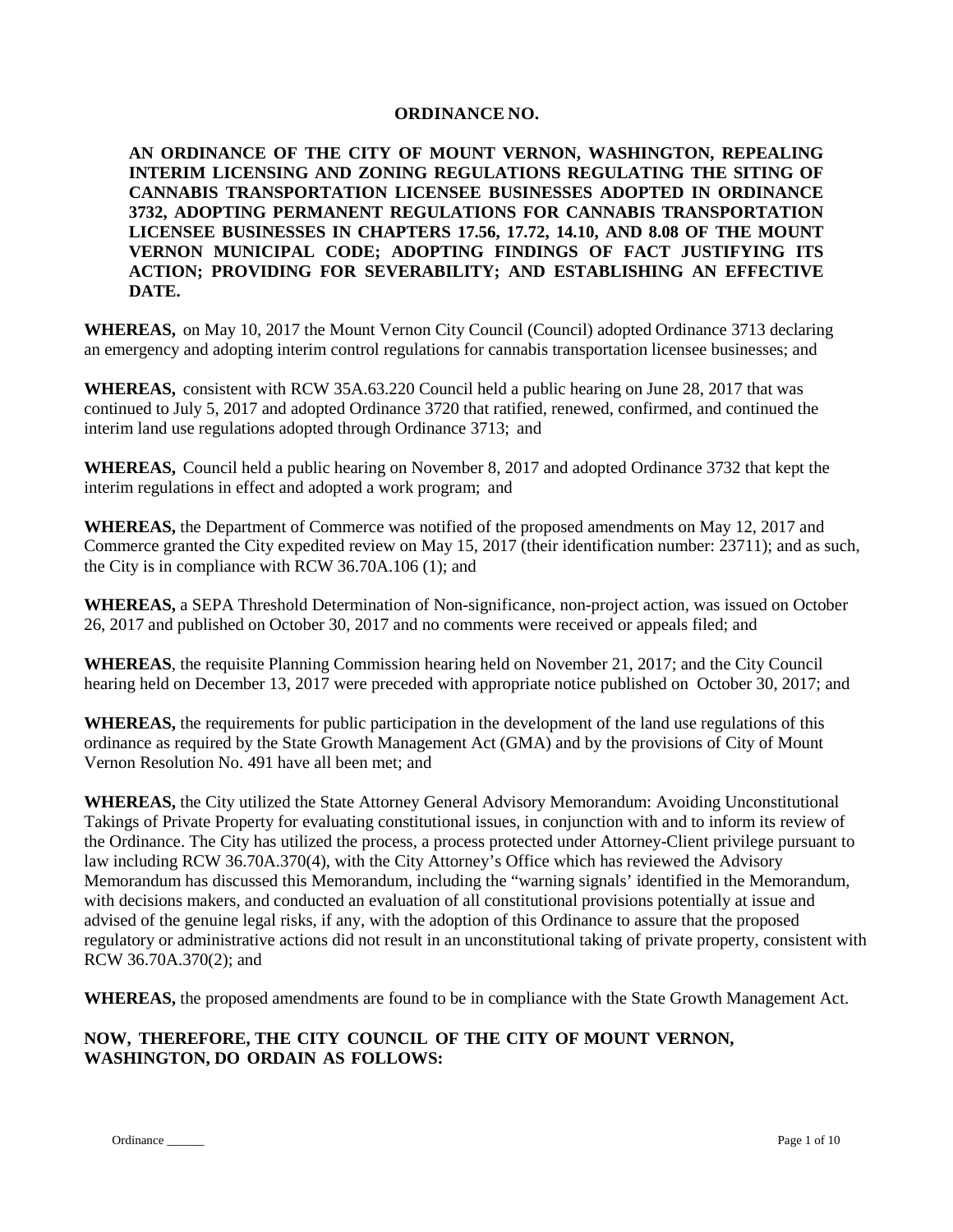**SECTION ONE. Recitals Incorporated**. That the City Council adopts the recitals set forth above as findings justifying adoption of this Ordinance and incorporates those recitals as if set forth fully herein.

**SECTION TWO. PLANNING COMMISSION RECOMMENDATION ADOPTED**. The City Council adopts the Planning Commission's findings of fact and conclusions of law, outlined below, in their entirety.

## **A. Planning Commission's Findings of Fact:**

1. The procedural requirements outlined in MVMC Chapter 14.05, Procedures, have been satisfied by City staff. This includes the Notice of Public Hearing, the environmental review pursuant to the SEPA statute, and receiving expedited review from the State Department of Commerce.

# **B. Planning Commission's Conclusions of Law:**

- 1. The proposed amendments ensure that the City's development regulations are internally consistent.
- 2. The requirements for public participation in the development of this amendment as required by the State Growth Management Act (GMA) and by the provisions of City of Mount Vernon Resolution No. 491 have all been met.
- 3. The proposed amendment is found to be in compliance with the State Growth Management Act.

## **C. Planning Commission Recommendation to the City Council:**

At their public hearing on November 21, 2017 after review of the materials presented by City staff and holding a public hearing the Planning Commission made an unanimous recommendation to adopt the amendments to the Mount Vernon Municipal Code that are contained in this Ordinance.

**SECTION THREE**. **Findings.** That the City Council adopts the following as additional findings of fact justifying adoption of this Ordinance.

- 1. On March 12, 2014 the City adopted Ordinance 3627 adopting specific zoning regulations pertaining to both recreational and medical marijuana uses including collective gardens in the City of Mount Vernon.
- 2. The City made thirty specific findings adopted in the body of Ordinance 3627 and thirty further findings in Section Three including but not limited to that the state regulation of medical and recreation marijuana fail to adequately address negative impacts on the City warranting additional local controls.
- 3. The City findings in Ordinance 3627 include that direct and secondary negative impacts from marijuana uses exists when located in residentially zoned areas, commercial business districts, and other areas frequented by children and families.
- 4. Among the thirty specific findings and thirty further findings adopted into the body of Ordinance 3627, the City specifically found all other commercial and industrial zoning districts outside the Commercial-Limited Industrial zoning district permit are characterized as pre-developed areas with predominately retail uses, retail services, recreational uses, and pedestrian routes that attract a variety of persons including families and minor children.
- 5. The City findings concluded ''that protection of the public is best served by limitingmarijuana related usesto the Commercial-Limited Industrial zoning district identified herein, in areas where minor children and families are not likely to congregate or be present.".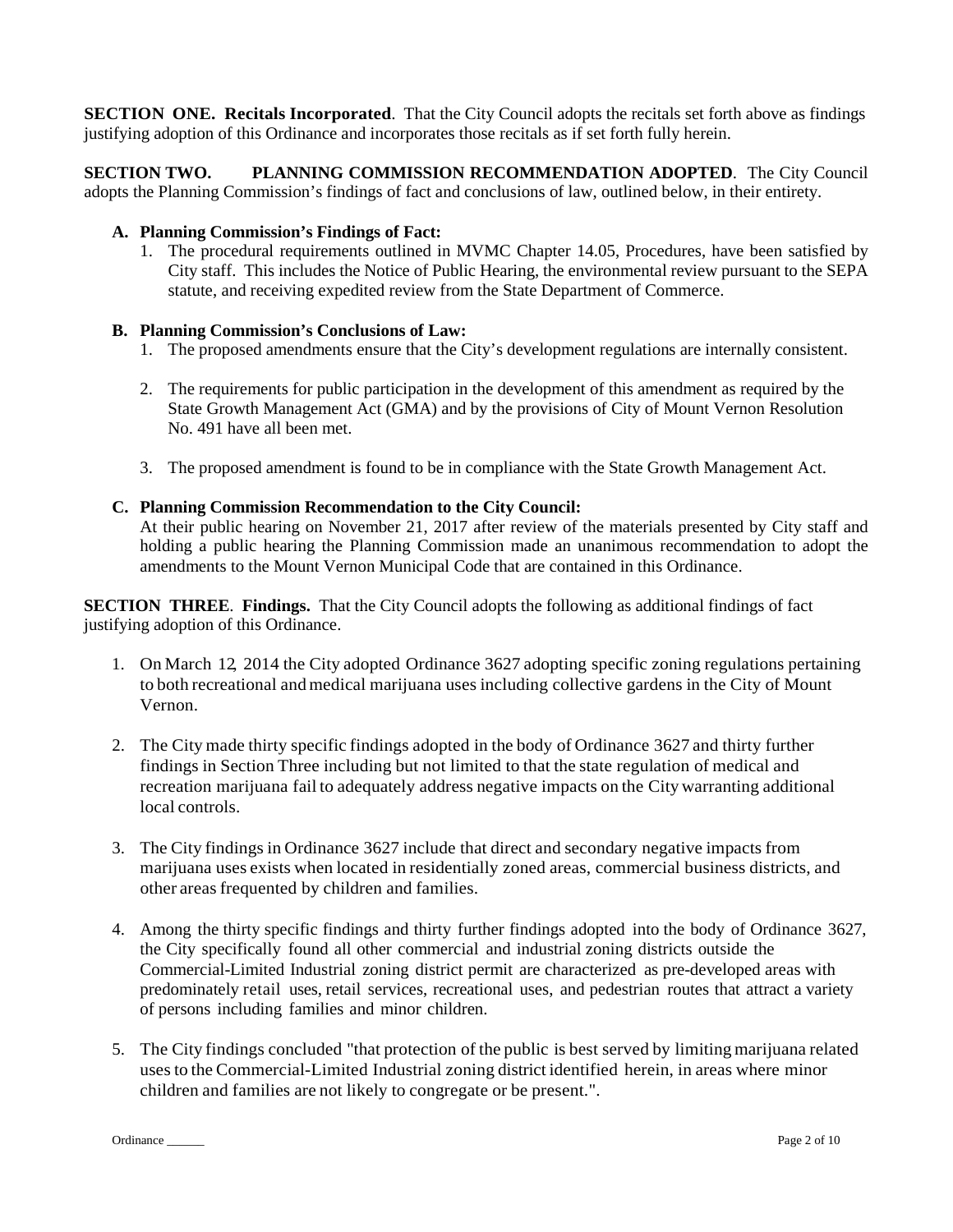- 6. The City identified through adoption of Ordinance 3627 that the sole and only permitted use for commercial recreational retail, processing, and production of marijuana is within the Commercial-Limited Industrial zoning district and further subject to the conditions set forth in Ordinance 3627 and all companion legislation.
- 7. City officialsincluding but not limited to the Mayor, officials vested with authority over interpretation of the City's ]and use regulations in the City's Planning Department, and officials vested with authority to investigate and enforce the City'sland use regulations have consistently represented to businesses (including but not limited to providing comments during the licensing process to the State Liquor and Cannabis Board) seeking to locate otherwise state permitted marijuana uses outside the City's Commercial-Limited Industrial Zoning District that local regulations do not permit such uses outside the Commercial-Limited Industrial zoning district and are further subject to conditions set forth within the City's applicable land use regulations.
- 8. The City Council re-affirms the City Council's original and collective legislative intent of Ordinance 3627 adopting all the findings by reference herein and all findings within subsequent companion legislation including Ordinance 3642 concluding that:
	- a. State regulation of medical and recreation marijuana are not adequate to address the impacts on the City,
	- b. Additional local controls are warranted,
	- c. That the sole permitted use for any and all state licensed recreational marijuana producers, processors, and retailers shall be within the City's Commercial-Limited Industrial Zoning District; and,
	- d. That any state sanctioned recreational marijuana retail, processing, or production outside the Commercial-Limited Industrial Zoning District constitutes a public nuisance has been and continues to be prohibited.
- 9. The City Council finds that current land use regulations do not identify or address the newly classified use of transporters adopted by the State in 2016.
- 10. Pursuant to RCW 69.51A.130, no civil or criminal liability may be imposed by any court on cities, towns, or counties or other municipalities and their officers and employees for actions taken in good faith under this chapter and within the scope of their assigned duties.
- 11. In conformity with the responsibilities of the City of Mount Vernon to meet the public health, safety and welfare requirements and to provide zoning and land use regulations pursuant to State law, and the City's authority to regulate land use activity within its corporate limits, the City intends to develop appropriate public health, safety and welfare requirements and zoning and land use regulations that will exclude from certain zones from any production processing, selling, delivery, or transport of marijuana.
- 12. The City Council finds that it is necessary to adopt this ordinance to avoid unanticipated negative impacts on the community and the public health, safety and welfare associated with marijuana transporters.
- 13. Cities and towns have clear authority in Article 11 of the Washington State Constitution to enact zoning laws and development regulations through their general police powers.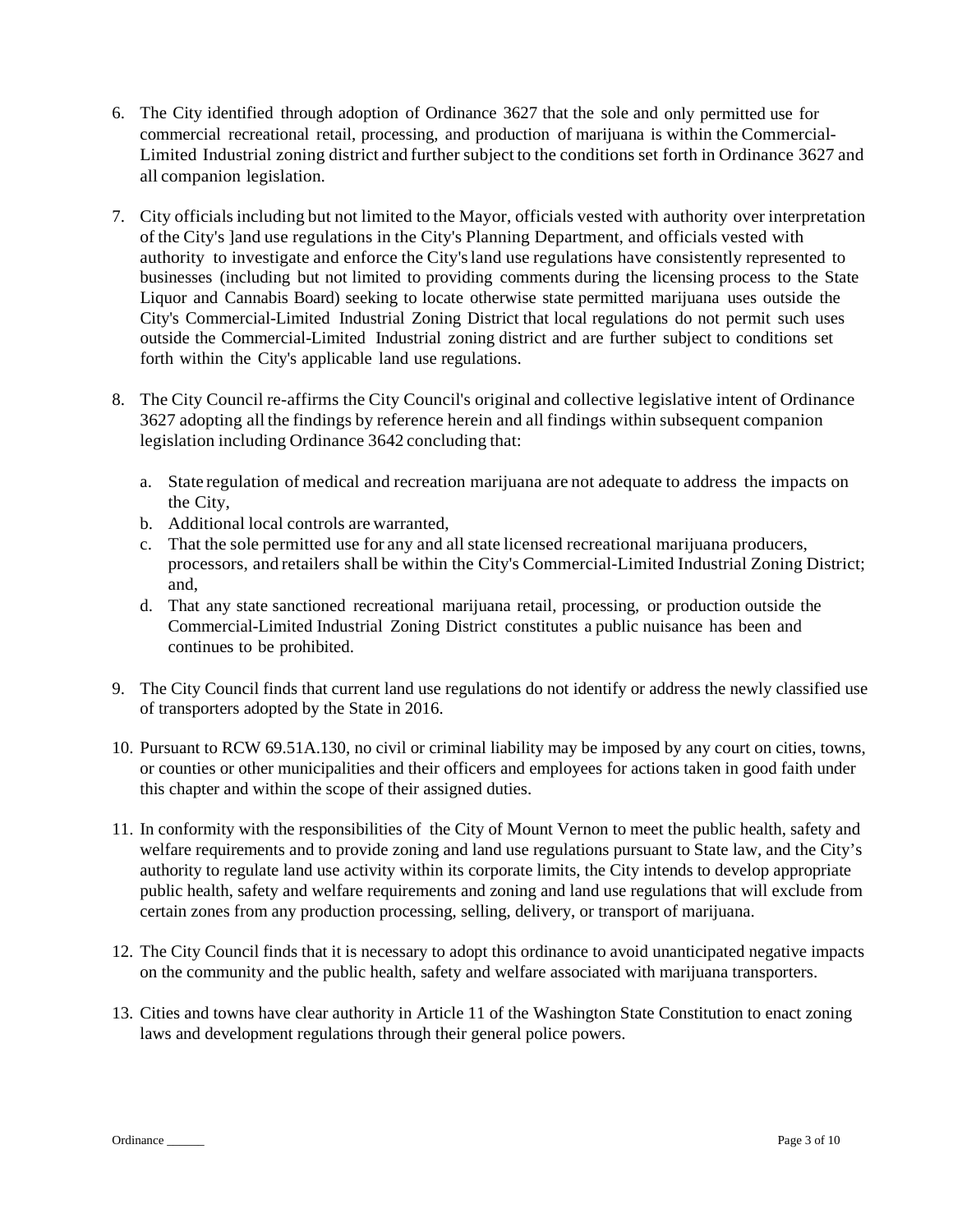**SECTION FOUR.** That section 17.56.020, Permitted Uses, of the Mount Vernon Municipal Code is hereby repealed and reenacted with the new section to read as follows:

#### **17.56.020 Permitted uses.**

Permitted primary uses in the C-L district include:

- A. Commercial Uses.
	- 1. Retail stores;
	- 2. Personal services;
	- 3. Offices, banks, and financial institutions;
	- 4. Hotels, motels and lodging houses;
	- 5. Eating and drinking establishments;
	- 6. Theaters, bowling alleys, skating rinks, and other entertainment uses;
	- 7. Laundry and dry cleaning pickup stations;
	- 8. Commercial or public parking garages and/or commercial or public surface parking;

9. Park and ride;

- 10. Outside sales of operable vehicles, boats, and mobile homes or equipment;
- 11. Drive-in banks and eating establishments;
- 12. Gasoline service stations, automobile repair garages conducted inside a building and car washes;
- 13. Day nurseries;
- 14. Public utility installations, excluding repair and storage facilities;
- 15. Private vocational and technical schools;
- 16. Plumbing, electric, and carpenter shops;
- 17. Printing and newspaper offices;
- 18. Publishing plants;
- 19. Pet stores and veterinary clinics;
- 20. Upholstery and furniture repair shops;
- 21. Farm implement sales;
- 22. Other commercial uses which have similar environmental influences and impacts;
- 23. Contractor's offices.

B. Public and Quasi-Public Uses. Governmental buildings, including fire and police stations, administrative offices, and public recreational facilities and uses.

Ordinance \_\_\_\_\_\_\_\_ Page 4 of 10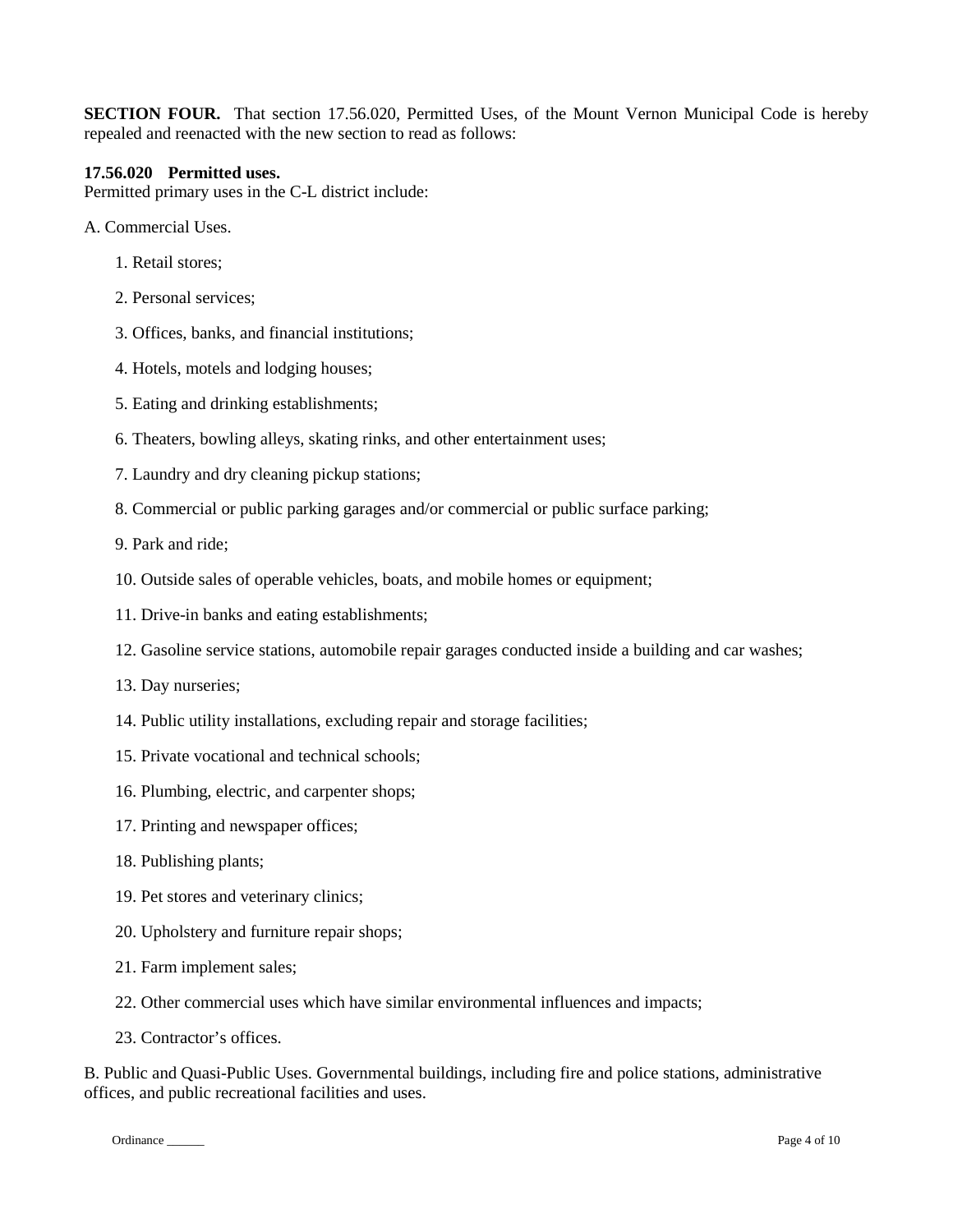## C. Industrial Uses.

- 1. Administrative, insurance, and research facilities;
- 2. Experimental or testing laboratories;
- 3. Manufacturing of electric or electronic instruments and devices;
- 4. Manufacturing, assembly or packaging of products from previously prepared materials;
- 5. Warehouses and distribution and wholesale uses;
- 6. Manufacturing and assembly;
- 7. Other industrial uses which have similar environmental influences and impacts.
- D. Public works facilities.

E. Residential uses that received required permits from Skagit County and/or the city of Mount Vernon existing as of February 15, 2005 (the date of annexation), may expand their existing residential uses without having to obtain an expansion of a nonconforming use permit or a variance. However, all residential building and/or site expansions/improvements shall be limited to the lot of record on which the residential use was originally permitted, and they shall also comply with the development standards outlined within Chapter 17.15 MVMC and all other applicable sections of the municipal code, such as the critical areas ordinance, stormwater requirements, etc.

F. State-licensed recreational marijuana producers, processors, transporters and retailers, including those with a medical marijuana endorsement, subject to all of the following restrictions, development, and performance standards:

1. Compliance with the state regulations for recreational marijuana producers, processors or retailers found in Chapter 69.50 RCW and Chapter 314-55 WAC, as they are currently written or as they may be amended in the future, shall be demonstrated. In the case of a conflict between state and city regulations the regulation that imposes the greater restriction shall prevail.

2. Recreational marijuana producers, processors or retailers and transporters who store, no matter how temporarily, any marijuana, usable marijuana, marijuana concentrates, or marijuana infused products on premise including inside vehicles stored on their premise or who in any manner possesses marijuana, usable marijuana, marijuana concentrates, or marijuana infused products intended for commercial transportation except when engaged in travel directly from the shipping licensee to the receiving licensee, may not be located within 1,000 feet of any of the following listed areas or uses. The measurement of this separation shall be taken in a straight line from the closest property line of the marijuana related use to the closest property line of the following listed uses:

a. Residentially zoned areas including the R-1, R-2, R-3, R-4, R-0, and residentially zoned districts within the city's urban growth areas (UGAs).

b. Properties owned or under contract by a public entity such as a school district or the city where a future primary or secondary school or park is planned when such plans have been approved or adopted by the public entity's governing authority. Any recreational marijuana producer, processor, retailer, or transporter in existence prior to a property acquired or under contract by a public entity such as a school district or the city where a future primary or secondary school or park is planned shall constitute a preexisting legal nonconforming use subject to Chapter 17.102 MVMC.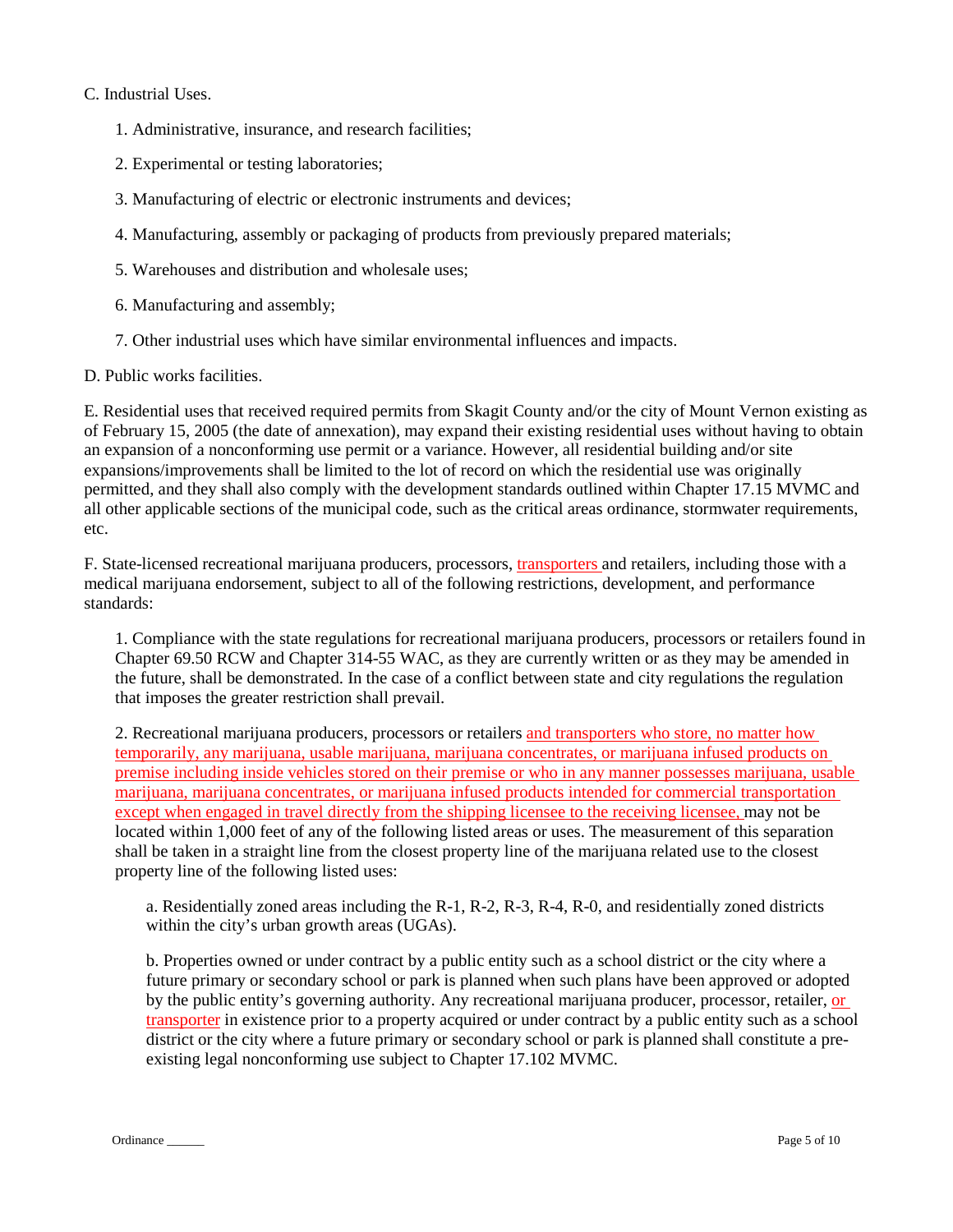3. All marijuana uses shall be located in their entirety within a building that is: (a) enclosed on all sides with walls, (b) has a roof, and (c) is constructed and erected permanently on the ground or attached to something having a permanent location on the ground. Greenhouses, temporary structures, or other structures serving a similar purpose shall not be permitted.

4. Signage shall comply with Chapter 314-55 WAC and Chapter 17.87 MVMC, Signs, as they are currently written or as amended for recreational marijuana uses. Should these regulations conflict with each other the most restrictive regulation shall apply.

5. Ventilation Required. All marijuana uses shall be ventilated so that the odor of marijuana shall not be detectable from a public place, including, but not limited to: sidewalks, roads, parking lots; or from a property owned or leased by another person.

a. Marijuana uses located in buildings that have, or have the potential to have, other tenants shall have separate heating, cooling, and ventilation systems.

6. Recreational marijuana producers and processors shall have a six-foot-tall chain link fence installed around the perimeter of such uses. This fence shall be set back at least 10 feet from the front yard and may need to be set back in other areas to ensure vision triangles are not obstructed. Along the front yard, on the street side of the fence, street trees shall be installed 30 feet on center with low growing (less than one foot in height at maturity) shrubs and ground cover installed around the street trees. The fencing shall have slats installed.

7. Marijuana plants, products and paraphernalia shall not be grown or on display in any location where the plants, products or paraphernalia are visible from the public right-of-way or a public place.

8. In no case shall a customer or patient pick up or drop off marijuana or marijuana related products through a drive-through opening in a structure. This regulation is not intended to apply to the transport of marijuana products from a producer to a processor; or a processor to a retail outlet.

9. To determine that the requirements of this chapter will be met, site plan review shall be conducted by the community and economic development department. The submittal requirements outlined for site plan review found in MVMC 14.05.210(B) shall be submitted along with the following:

a. A plan for ventilation of the marijuana use that illustrates and describes the ventilation systems that will be used to prevent any odor of marijuana off the premises. Such plan shall include all ventilation systems used to control the environment for the plants and describe how such systems operate with the systems preventing any odor leaving the premises. In addition this plan shall also include all ventilation systems used to mitigate noxious gases or other fumes used or created as part of the production process.

b. A description of all toxic, flammable, or other materials regulated by a federal, state, or local government that would have authority over the business if it was not a marijuana use, that will be used or kept at the location, the location of such materials, and how such materials will be stored.

10. Inspection. An inspection of the proposed marijuana related use by the city shall be required prior to opening such a use. Such inspection shall occur after the premises are ready for operation, but prior to the stocking of the business with any marijuana, and prior to the opening of the business to any patients or the public. The inspection is to verify that the business facilities are constructed and can be operated in accordance with the application submitted and the applicable requirements of the code and any other applicable law, rule or regulation.

11. The CEDD director may adopt rules and regulations that he/she determines are reasonably necessary to implement the requirements of this chapter.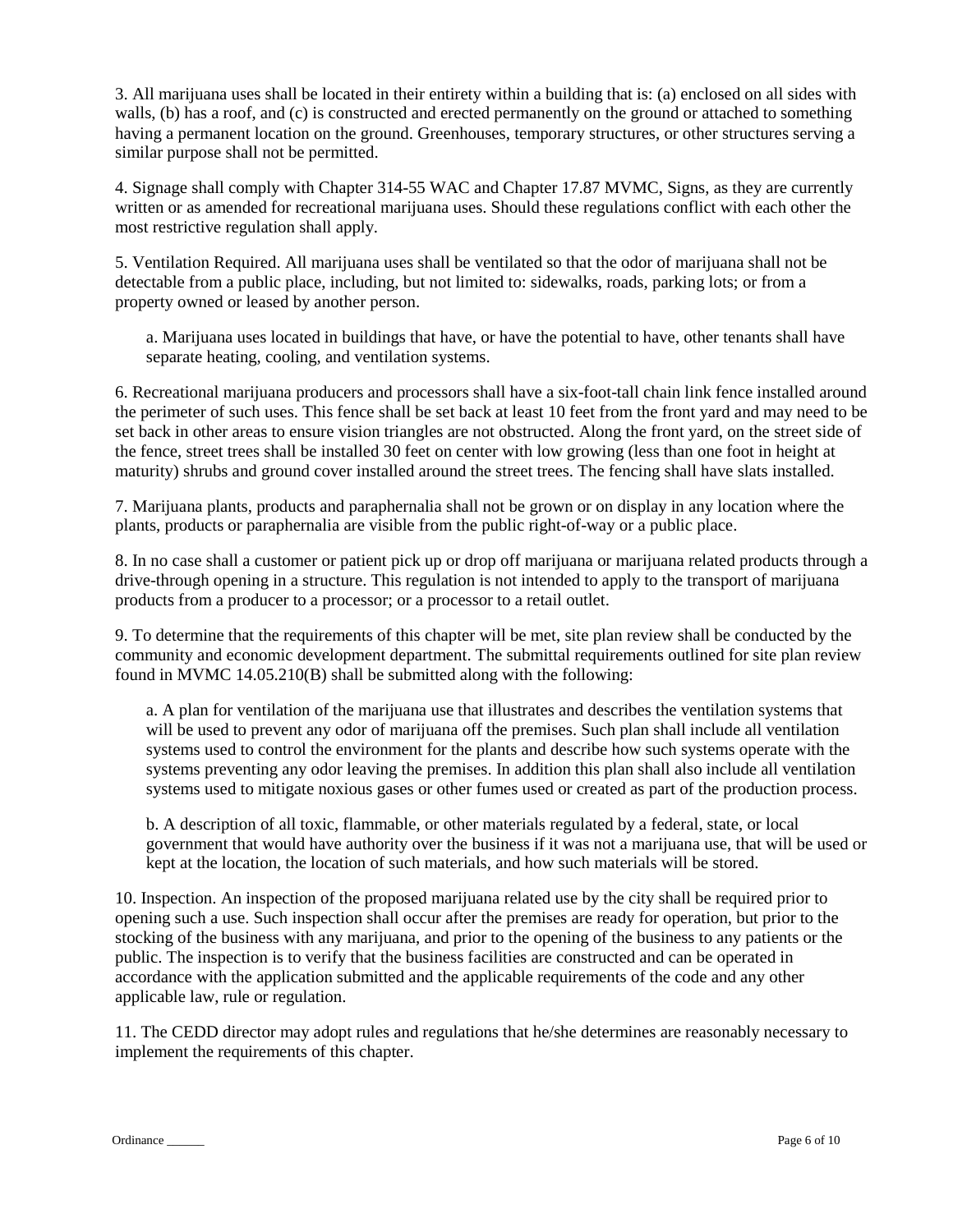12. Existing Residential Neighborhoods. Recreational marijuana producers, processors, retailers and transporters who store, no matter how temporarily, any marijuana, usable marijuana, marijuana concentrates, or marijuana infused products on premise include inside vehicles store on their premise or who in any manner possesses marijuana, usable marijuana, marijuana concentrates, or marijuana infused products intended for commercial transportation except when engaged in travel directly from the shipping licensee to the receiving licensee, shall not be located within the boundaries of existing residential neighborhoods located in the C-L district determined and defined by the adoption of the city's zoning map attached to the ordinance codified in this section labeled as Exhibit A, and will be on file at the office of the city clerk, covering such neighborhoods showing the geographical area and location of said neighborhoods. Such zoning map shall be, upon adoption of the ordinance codified in this section, made a part of this section, and said map, and all notations, references and other information shown thereon thereafter shall be as much a part of this section as through all matters and information set forth on said map were fully described in this section. Below is a general description of existing residential neighborhoods:

a. Skagit County assessor's parcel numbers P66113, P66115, P66117, P66118, P66120, P66121, P66122, P29528, P29532, P29534, P29536, all abutting Hollydale Acres Lane and commonly known as the Hollydale Acres neighborhood.

b. Skagit County assessor's parcel numbers P28106, P28169, P28168, commonly known as Evergreen Mobile Park.

c. Skagit County assessor's parcel numbers P28649, P28648, P28647, P28653, commonly known as Mountain View Mobile Park.

If any conflict or inconsistency exists between the adopted zoning map attached the ordinance codified in this section and the above text, the adopted map shall govern. Rules on interpretation over map boundary lines shall be governed by MVMC 17.09.040.

14. Notwithstanding any provisions in the Mount Vernon Municipal Code to the contrary, recreational marijuana producers, processors, retailers, and transporters who store, no matter how temporarily, any marijuana, usable marijuana, marijuana concentrates, or marijuana infused products on premise including inside vehicles stored on their premise or who in any manner possesses marijuana, usable marijuana, marijuana concentrates, or marijuana infused products intended for commercial transportation except when engaged in travel directly from the shipping licensee to the receiving licensee shall be a permitted use only in the city's C-L district further subject to the regulations and controls set forth in this chapter. In the event a conflict exists with other provisions of the Mount Vernon Municipal Code that could be interpreted to allow such uses elsewhere, it is the legislative intent of the city that this section shall control. (Ord. 3689 § 6, 2016; Ord. 3642 § 4, 2014; Ord. 3627 § 14, 2014; Ord. 3597 § 3, 2013).

**SECTION FIVE.** That section 8.08.040, Nuisances specifically defined, of the Mount Vernon Municipal Code is hereby repealed and reenacted with the new section to read as follows:

#### **8.08.040 Nuisances specifically defined.**

The following specific acts, omissions, places, conditions, and things are hereby declared to be nuisances:

The erecting, maintaining, using, placing, depositing, causing, allowing, leaving, or permitting to be or remain in or upon any private lot, building, structure, or premises, or in or upon any street, avenue, alley, park, parkway, or other public or private place in the city, of any one or more of the following places, conditions, things, or acts to the prejudice, danger, or annoyance of others:

A. Excavations or naturally occurring holes, including, but not limited to, sinkholes, privies, vaults, cesspools, sumps, pits, wells, or any other similar conditions, which are not secure and which constitute a concealed danger or other attractive nuisance.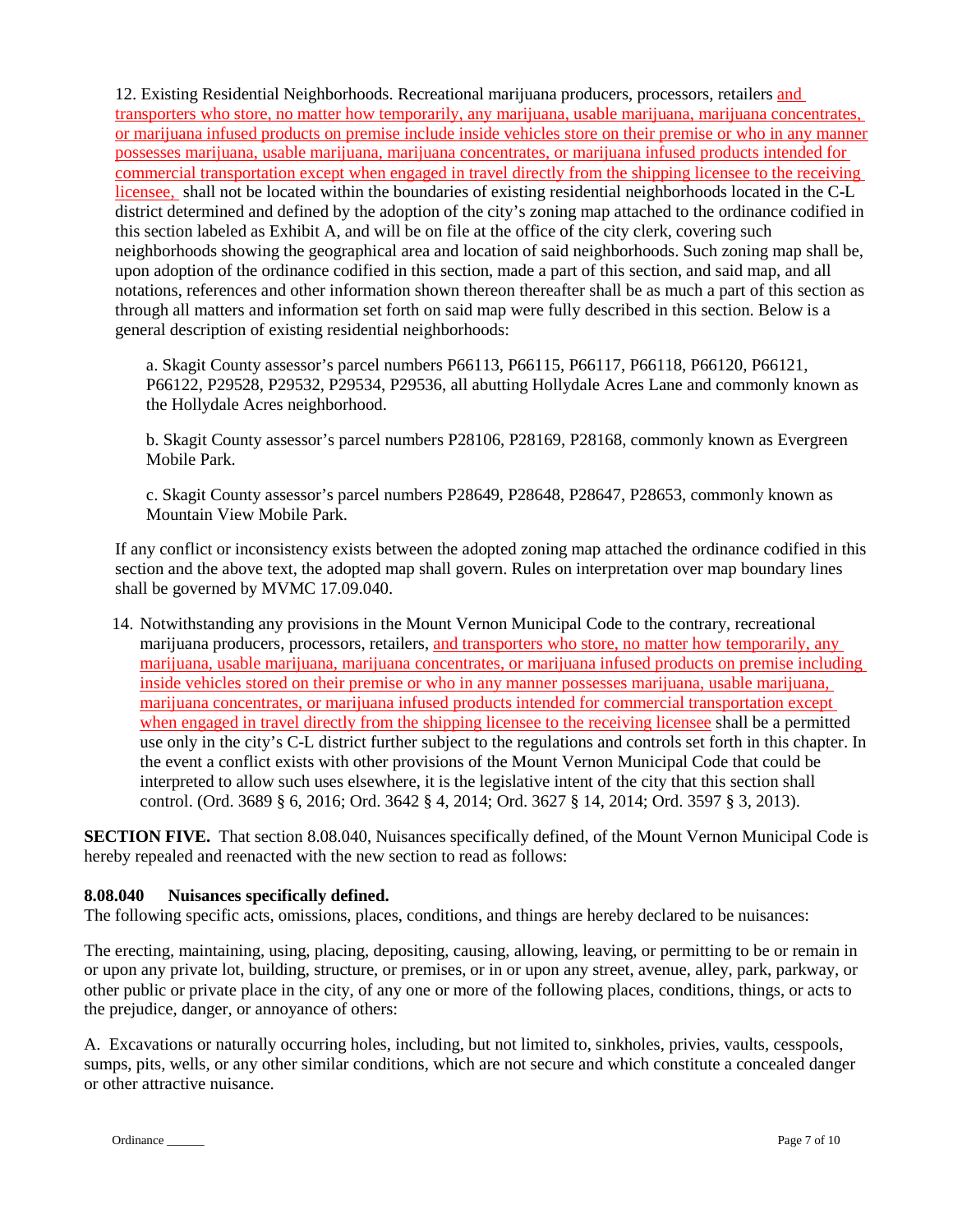B. The discharge of sewage, human excrement, or other wastes in any location or manner, except through systems approved for the conveyance of such to approved public or private disposal systems which are constructed and maintained in accordance with the provisions of the plumbing code, as adopted and amended by Chapter 15.04 MVMC, and all other adopted laws pertaining to such systems.

C. Filthy, littered, trash-covered, or overgrown premises or abutting street and alley rights-of-way for which a property owner is responsible, as defined in MVMC 8.08.030, to include, but not be limited to:

1. Accumulated human or animal wastes which are improperly handled, contained, or removed from the premises, including bones, meats, hides, skins, or any part of the animal, fish, or fowl.

2. Overgrown, uncultivated, or unkempt vegetation of any type, including, but not limited to, shrubs, brush, trees, weeds, blackberries, and grasses over one foot in height. Where erosion control issues or indigenous species are present or if the area is classified as a critical area or buffer, an exception or modification may be made to these requirements.

3. Inappropriate disposal or accumulation of vegetation waste, including, but not limited to, grass clippings, cut brush, cut trees, and/or cut weeds.

4. An accumulation of garbage, litter, debris, rubble, hazardous waste, or blight, which includes, but is not limited to, improperly stored bottles, cans, paper, glass, plastic, cardboard, auto parts, tires, scrap metal, scrap wood, discarded or broken appliances, furniture, equipment, bicycles or parts thereof, barrels, boxes, crates, pallets, mattresses, clothing, household goods, construction materials, lumber, metal, improperly piled or stored firewood, or anything in which flies may breed or multiply, which provides harborage for rats or other vermin, or which may be a fire hazard.

5. All places used or maintained as dumps, junk yards, or automobile or machinery disassembly yards or buildings, not licensed and/or located in an improper use zone, or which are operating outside of specific conditions set forth for the operation of such businesses.

6. Inoperable, abandoned, disassembled, or dilapidated appliances, machinery, or vehicles. These provisions shall not apply to vehicle storage areas as defined in Chapter 10.24 MVMC.**<sup>1</sup>**

D. The existence of any fences or other structures which are in a falling, decayed, dilapidated, or unsafe condition.

E. Any unsightly, abandoned, or deteriorated building or structure; or any building or structure constructed with inappropriate materials, or improperly fastened together or anchored against the forces of nature.

F. Any building or structure where construction was commenced and the building or structure was left unfinished for more than one year.

G. Burning or disposal of refuse, sawdust, or other material in such a manner as to cause or permit ashes, sawdust, soot, or cinders to be cast upon the streets or alleys of the city, or to cause or permit the smoke, ashes, soot, or gases arising from such burning to become annoying or to injure or endanger the health, comfort, or repose of said persons.

H. The erection or continuance of use of any building, room, or other place in the city for exercise of any trade, employment, or manufacture which, by emitting noxious exhausts, particulate matter, offensive odors, or other related annoyances, is discomforting, offensive, or detrimental to the health of individuals or of the public.

I. The conduct of a business which, by reason of the participation, encouragement, cooperation, or sufferance of the operator or his or her agent, becomes a place of, haven for, or is commonly the location of, breaches of the peace, lewd behavior, prostitution, or the illegal use or sale of drugs.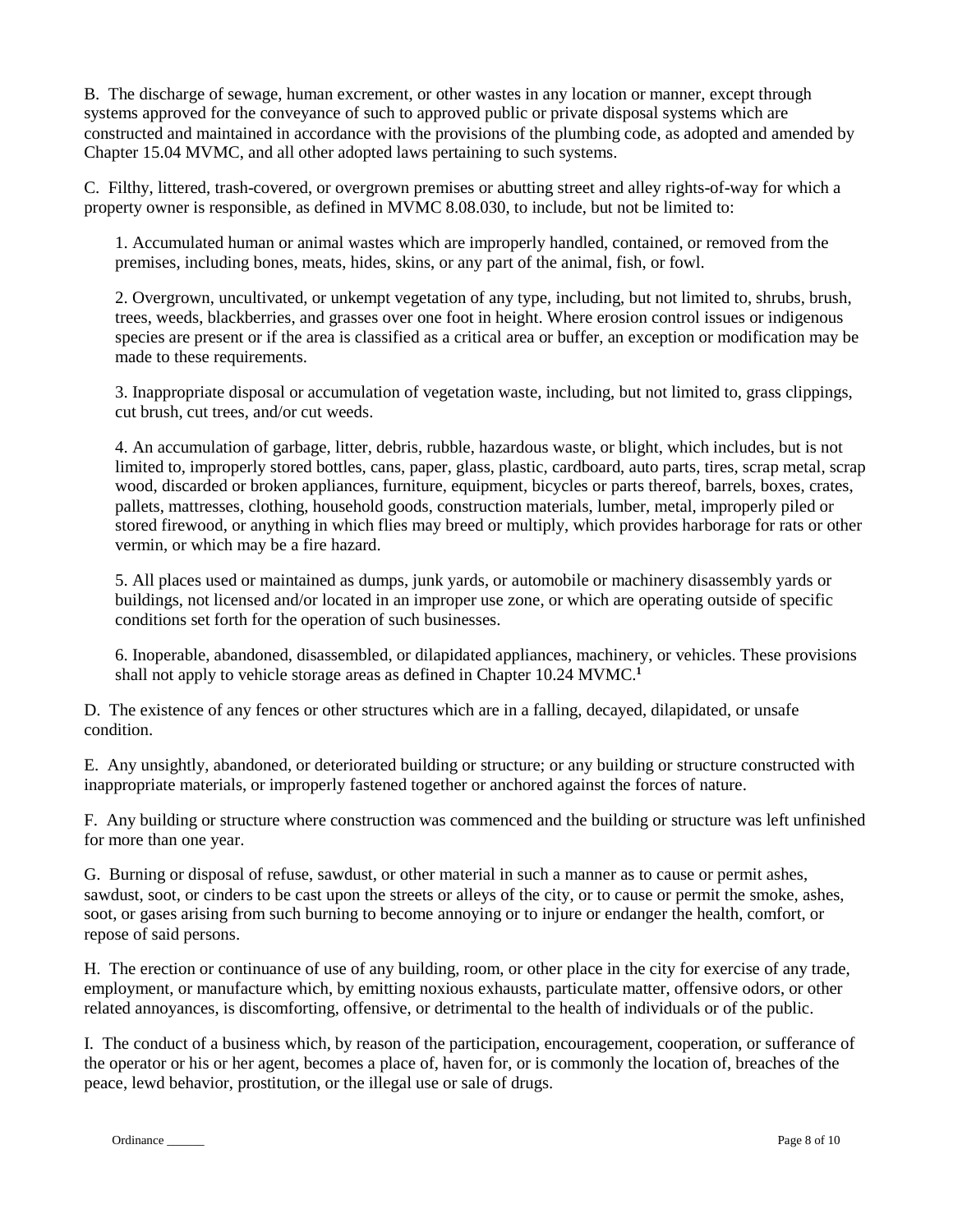J. The smell of marijuana when detectable from a public place, including, but not limited to: sidewalks, roads, parking lots; or from a property owned or leased by another person or entity shall constitute a nuisance under this chapter.

K. Effective July 1, 2016, collective marijuana gardens previously permitted by state law pursuant to Section 49 of 2SSB 5052 repealing state laws permitting collective marijuana gardens.

L. Medical marijuana cooperatives as defined in Chapter 69.51A RCW adopted herein by this reference.

M. Recreational retailers, processors, producers and transporters not located within the city's commercial-limited industrial district in compliance with the conditions set forth in Chapter 17.56 MVMC. (Ord. 3689 § 7, 2016; Ord. 3627 § 8, 2014; Ord. 3349 § 5, 2007).

**SECTION SIX.** That section 17.72.130, Marijuana Uses Prohibited, of the Mount Vernon Municipal Code is hereby repealed and reenacted with the new section to read as follows:

#### **17.72.130 Marijuana uses prohibited.**

A. Only those marijuana uses identified as permitted in Chapter 17.56 MVMC shall be allowed in the city and only in the city's commercial-limited industrial zoning district subject to the conditions set forth in Chapter 17.56 MVMC. Marijuana retail stores, producers, processors and transporters who store, no matter how temporarily, any marijuana, usable marijuana, marijuana concentrates, or marijuana infused products on premise including inside vehicles store on their premise or who in any manner possesses marijuana, usable marijuana, marijuana concentrates, or marijuana infused products intended for commercial transportation except when engaged in travel directly from the shipping licensee to the receiving licensee, shall not be allowed in any other zoning district of the city and shall not be considered a permitted use, unclassified use, special use, or conditional use in any other zoning district within the city.

B. Effective July l, 2016, all collective marijuana gardens are prohibited in all zoning districts within the city.

C. Medical marijuana cooperatives defined in Chapter 69.51A RCW adopted herein by this reference are prohibited in all zoning districts within the city. (Ord. 3689 § 8, 2016).

**SECTION SEVEN.** City staff is hereby directed to complete preparation of the final ordinance, including correction of any typographical or editorial edits.

**SECTION EIGHT. SEVERABILITY**. Should any section, paragraph, sentence, clause or phrase of this Ordinance, or its application to any person or circumstance, be declared unconstitutional or otherwise invalid for any reason, or should any portion of this Ordinance be pre-empted by state or federal law or regulation, such decision or pre-emption shall not affect the validity of the remaining portions of this Ordinance or its application to other persons or circumstances.

**SECTION NINE. Savings Clause.** All previous ordinances which may be repealed in part or their entirety by this ordinance, shall remain in full force and effect until the effective date of this ordinance.

**SECTION TEN.** This ordinance shall be in full force and effect five days after its passage, approval, and publication as provided by law.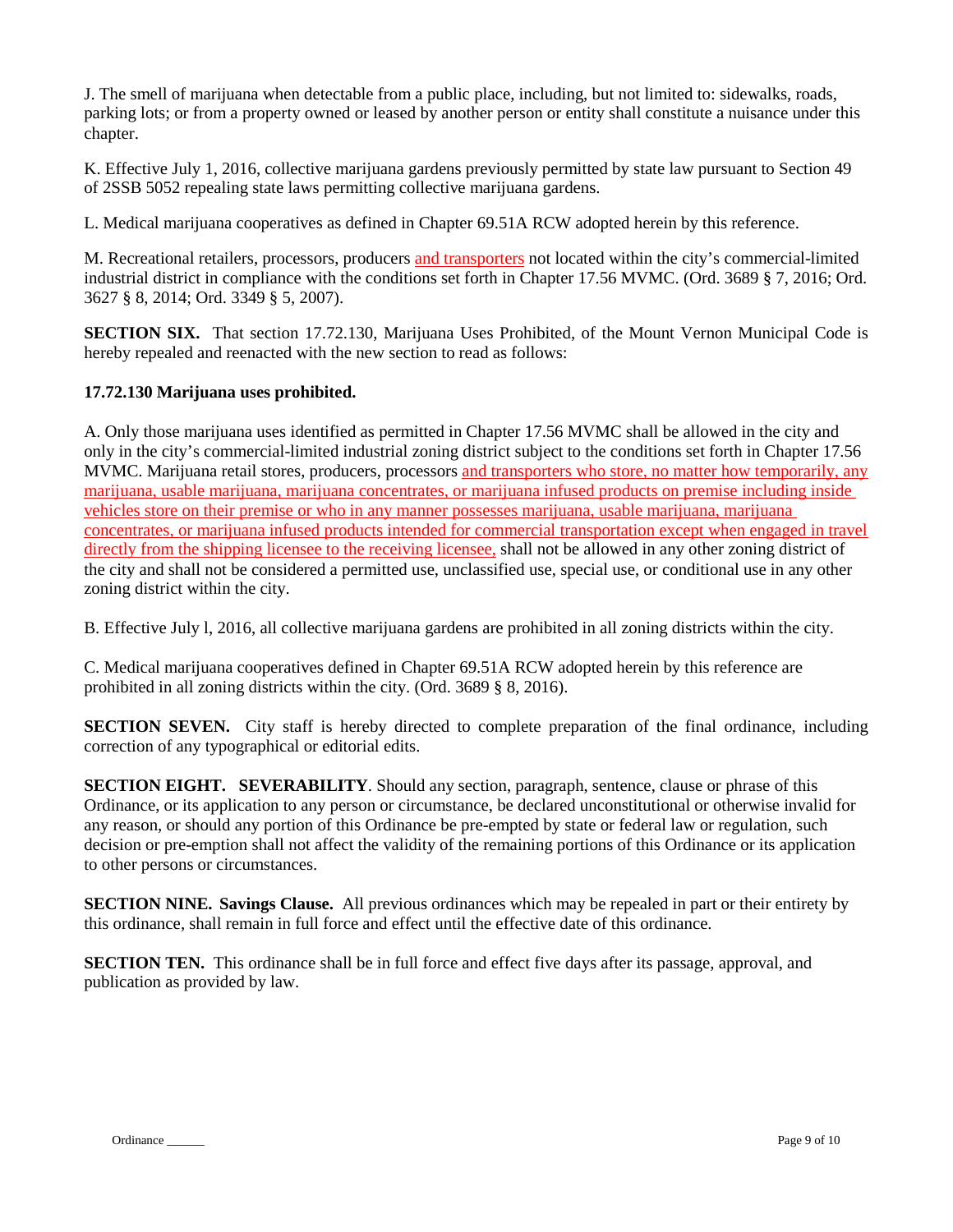**PASSED AND ADOPTED** this \_\_\_\_ day of December, 2017.

**SIGNED AND APPROVED** this day of \_\_\_\_\_\_\_\_\_\_, 2017.

\_\_\_\_\_\_\_\_\_\_\_\_\_\_\_\_\_\_\_\_\_\_\_\_\_\_\_\_\_\_ Doug Volesky, Finance Director

\_\_\_\_\_\_\_\_\_\_\_\_\_\_\_\_\_\_\_\_\_\_\_\_\_\_\_\_\_\_

Jill Boudreau, Mayor

Approved as to form:

\_\_\_\_\_\_\_\_\_\_\_\_\_\_\_\_\_\_\_\_\_\_\_\_\_\_\_\_\_\_\_\_\_\_\_ Kevin Rogerson, City Attorney

Published \_\_\_\_\_\_\_\_\_\_\_\_\_\_\_\_\_\_\_\_\_\_\_\_\_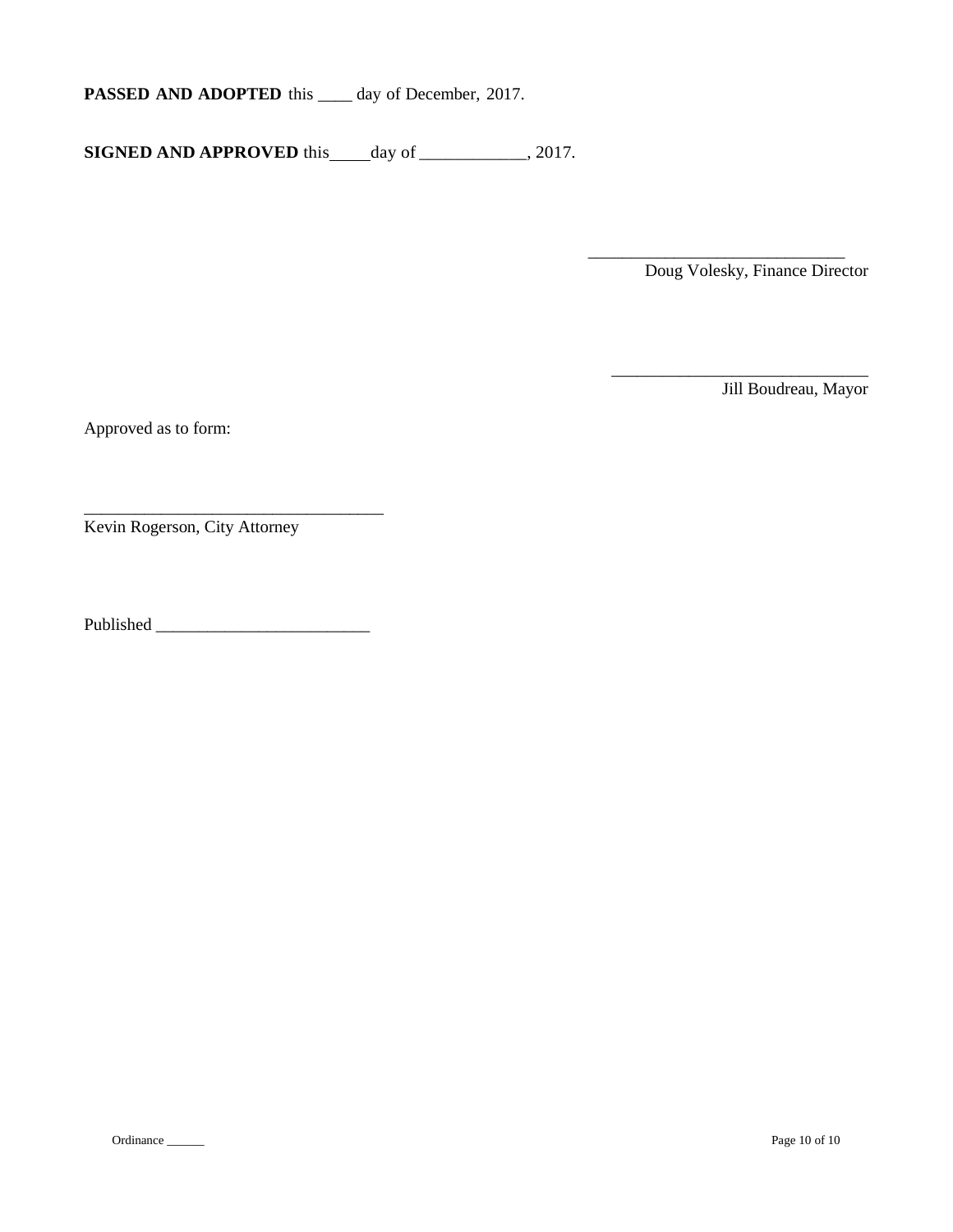

# **DETERMINATION OF NON-SIGNIFICANCE & NOTICE OF PUBLIC HEARINGS FILE NOs: CA17-002 and CA17-006**

**DESCRIPTION OF PROPOSED ACTION:** the City of Mount Vernon is considering code amendments to portions of Mount Vernon Municipal Code to regulate cannabis transportation licensee businesses and homeless encampments.

The code amendments pertaining to cannabis transportation licensee businesses are proposed to amend the following portions of the MVMC: Chapters 17.56 (Commercial-Limited Industrial Zone), 8.08 (Nuisances), and 17.72 (Provisions Applicable to all Districts). Interim land use regulations for cannabis transportation licensee businesses have been adopted by City Council with Ordinance 3713 and 3720. Should the current regulations be adopted they would be permanent regulations to replace the interim ones.

The code amendments pertaining to homeless encampments are proposed to amend MVMC Chapter 14.05 (Procedures) and to create a new chapter of the MVMC proposed to be named Temporary Homeless Encampments. Interim land use regulations for homeless encampments have been adopted by City Council with Ordinance 3707, 3710, and 3721. Should the current regulations be adopted they would be permanent regulations to replace the interim ones.

**LOCATION:** this is a non-project action that would apply city-wide.

**APPLICANT & LEAD AGENCY:** City of Mount Vernon, Development Services Department

The lead agency for this proposal has determined that the proposed amendments will not have a probable adverse impact on the environment. An environmental impact statement (EIS) is not required under RCW 43.21C.030(2)(c). This decision was made after review of a completed environmental checklist and other information on file with the lead agency. This information is available to the public upon request.

**PUBLIC HEARINGS:** Public hearings to consider the above-described proposed changes to the referenced MVMC sections to regulate cannabis transportation licensee businesses are scheduled before the Mount Vernon Planning Commission at 6 p.m. on **Tuesday, November 21, 2017**; and before the City Council at 7 p.m. on **Wednesday, December 13, 2017**. Both hearings will be held at the Police and Court Campus, 1805 Continental Place, Mount Vernon. The public hearings for the MVMC sections to regulate temporary homeless encampments have yet to be scheduled.

Environmental Determination Comment Process: Comments on the environmental determination must be received in writing on or before **November 8, 2017** (14 days from the date of issuance). Comments received within the 14 days will be reviewed and considered by the Development Services Department. Those persons wishing to submit comments will receive a response from the Responsible Official prior to the end of the SEPA appeal period.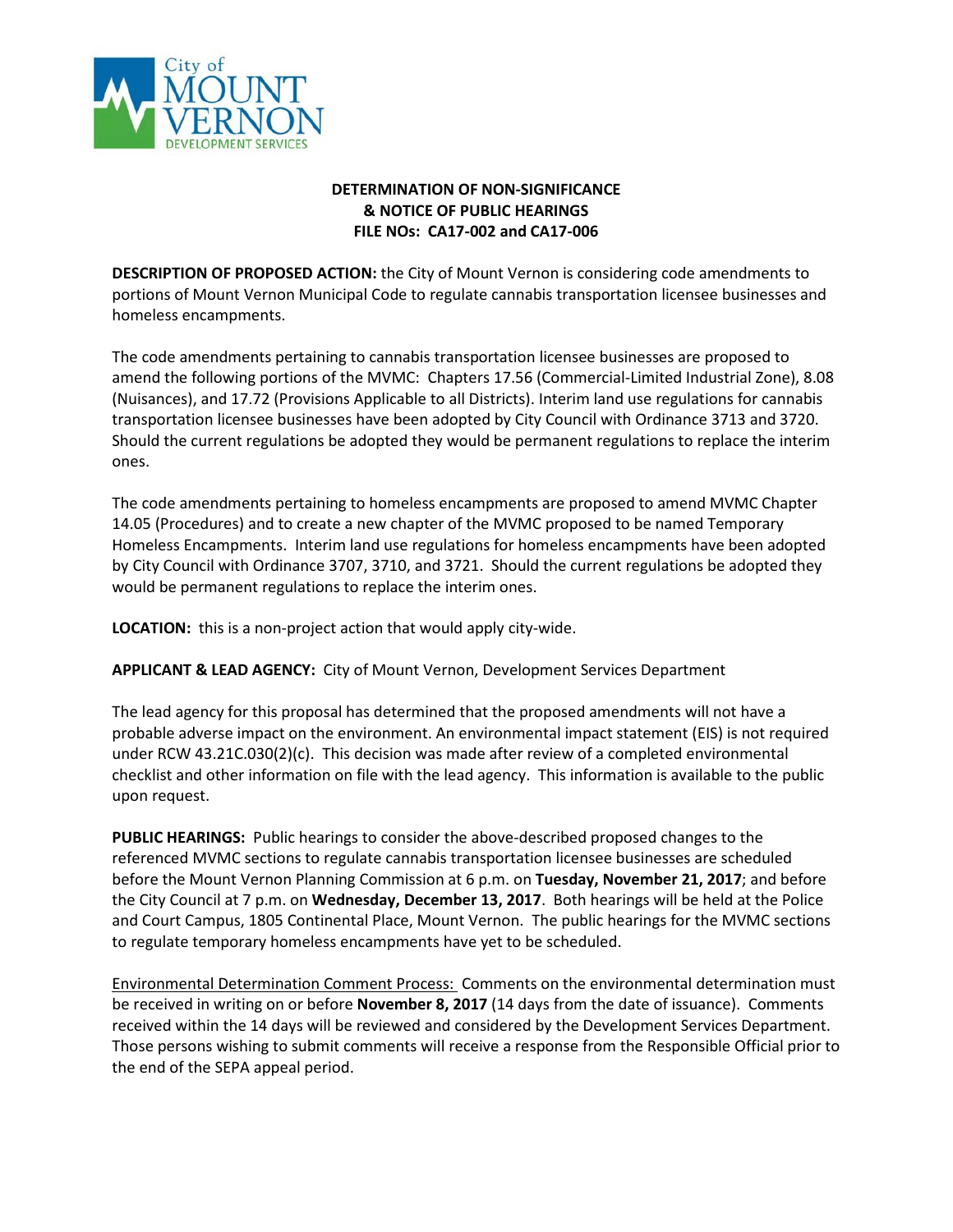Environmental Determination Appeal Process: Appeals of the environmental determination must be filed in writing on or before 5 PM **November 20, 2017** (10 days following the 14 day comment period).

Appeals must be filed in writing together with the required \$100.00 application fee with: Hearing Examiner, City of Mount Vernon, P.O. Box 809, Mount Vernon, WA 98273. Appeals to the Examiner are governed by City of Mount Vernon Municipal Code Section 15.06.215. Additional information regarding the appeal process may be obtained from the City of Mount Vernon Development Services Department, (306) 336-6214.

| Rebecca Lowell, Senior Planner                     |
|----------------------------------------------------|
| City of Mount Vernon                               |
| Development Services Department                    |
| P.O. Box 809 / 910 Cleveland Avenue                |
| Mount Vernon WA 98273                              |
| Telephone - 360-336-6214; Facsimile - 360-336-6299 |
|                                                    |

The application and supporting documentation are available for review at the Development Services Department located at City Hall. Copies will be provided upon request at the cost of reproduction. If you wish to comment on the proposed amendments, you may provide verbal or written comment at the public hearings. You may also provide signed, written comments until 5 p.m. on the day before the hearing to the contact person listed above.

## **SEPA RESPONSIBLE OFFICIAL:** Rebecca Lowell

**Issued:** October 26, 2017 **Published:** October 30, 2017

**SENT TO:** SEPA REGISTER, DOE, COE, COMMERCE, CNG, WDFW, DNR, DIKE AND DRAINAGE DISTRICTS (as applicable), DOT, FRONTIER, FRONTIER NW, DAHP, NW CLEAN AIR AGENCY, PORT OF SKAGIT COUNTY, PSE, SAMISH TRIBE, SCOG, SKAGIT COUNTY PDS, PUD #1, SKAGIT RIVER SYSTEM COOPERATIVE, SKAGIT RIVER SYSTEMS, SVC, SKAT, SWINOMISH TRIBE, AND UPPER SKAGIT TRIBE

## **PLEASE INCLUDE THE PROJECT NUMBER WHEN CALLING FOR PROPER FILE IDENTIFICATION**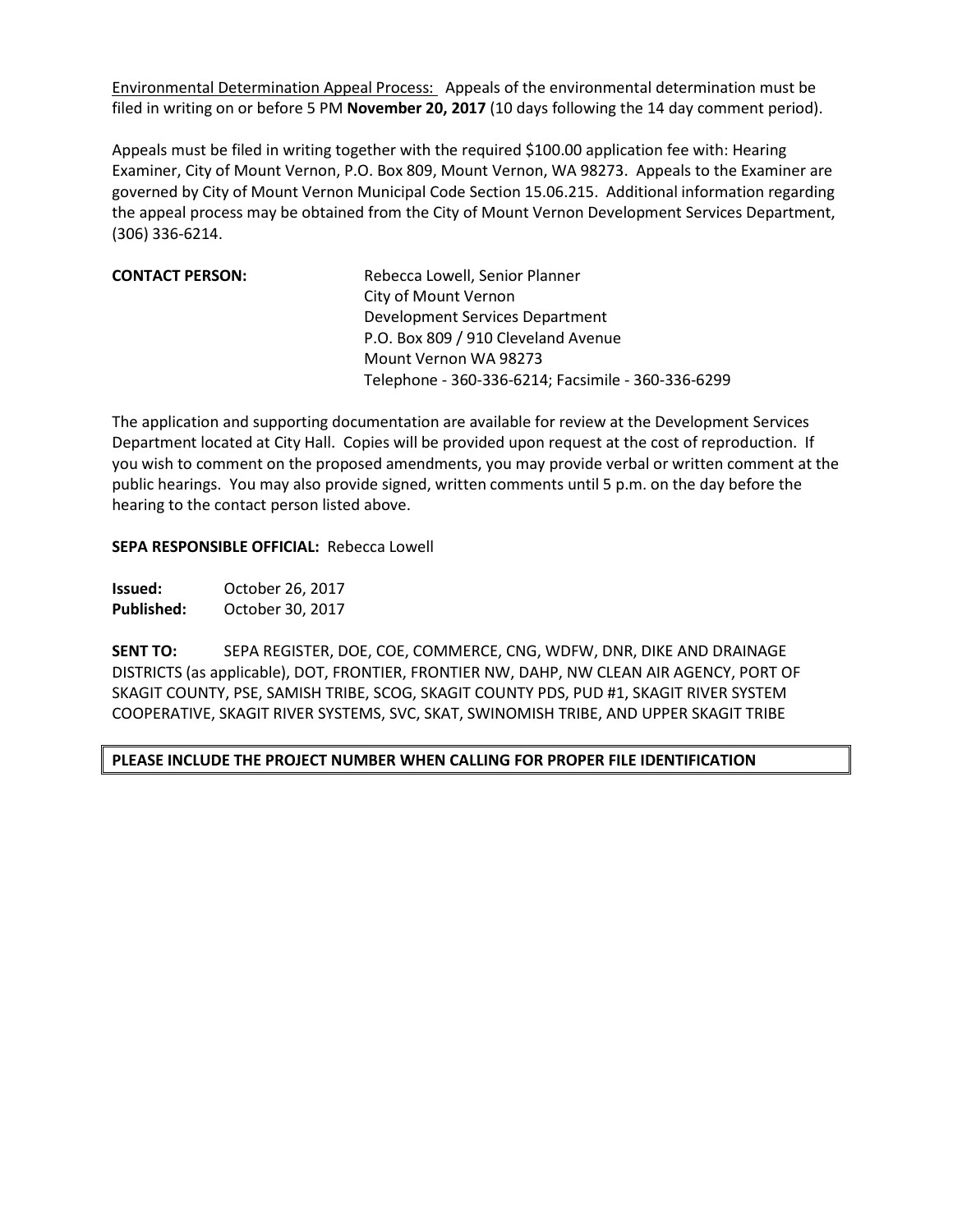## SKAGIT PUBLISHING C/O ISJ PAYMENT PROCESSING CENTER PO BOX 1570 POCATELLO ID 83204−1570 (360)424−3251

#### ORDER CONFIRMATION

| Salesperson: Jeanette Kales                                                                                         | Printed at 10/26/17 09:13 by jka30                                                                                                                                                                      |  |  |
|---------------------------------------------------------------------------------------------------------------------|---------------------------------------------------------------------------------------------------------------------------------------------------------------------------------------------------------|--|--|
| Acct #: 210458                                                                                                      | Ad #: 1688368<br>Status: N                                                                                                                                                                              |  |  |
| CITY OF MOUNT VERNON - LEGALS<br>PO BOX 809<br>MOUNT VERNON WA 98273                                                | Start: 10/30/2017 Stop: 10/30/2017<br>Times Ord: 1 Times Run: ***<br>STDS 1.00 X 22.44 Words: 562<br>Total STDS 22.50<br>Class: 0001 LEGAL<br>NOTICES<br>Cost: 237.38<br>Rate: CIMVE<br># Affidavits: 1 |  |  |
| Contact:<br>Phone: (360)336-6214<br>$Fast: (360)336-6283$<br>Email: sandy@mountvernonwa.gov<br>Agency:              | Ad Descrpt: SVH-1688368<br>Given by: *<br>Created: jka30 10/26/17 09:05<br>Last Changed: jka30 10/26/17 09:12                                                                                           |  |  |
| PUB ZONE EDT TP START INS STOP<br>SVH A 97 W 10/30/17 1 10/30/17 SMTWTFS<br>SVWN A 97 W 10/30/17 1 10/30/17 SMTWTFS | SMTWTFS                                                                                                                                                                                                 |  |  |
| AUTHORIZATION                                                                                                       |                                                                                                                                                                                                         |  |  |

Under this agreement rates are subject to change with 30 days notice. In the event of a cancellation before schedule completion, I understand that the rate charged will be based upon the rate for the number of insertions used.

Name (print or type) Name (signature)

\_\_\_\_\_\_\_\_\_\_\_\_\_\_\_\_\_\_\_\_\_\_\_\_\_\_\_\_\_\_\_\_\_\_\_\_\_ \_\_\_\_\_\_\_\_\_\_\_\_\_\_\_\_\_\_\_\_\_\_\_\_\_\_\_\_\_\_\_\_\_\_\_\_\_

(CONTINUED ON NEXT PAGE)

This ad has been reformatted for proofing purposes. Column breaks are not necessarily as they will appear in publication.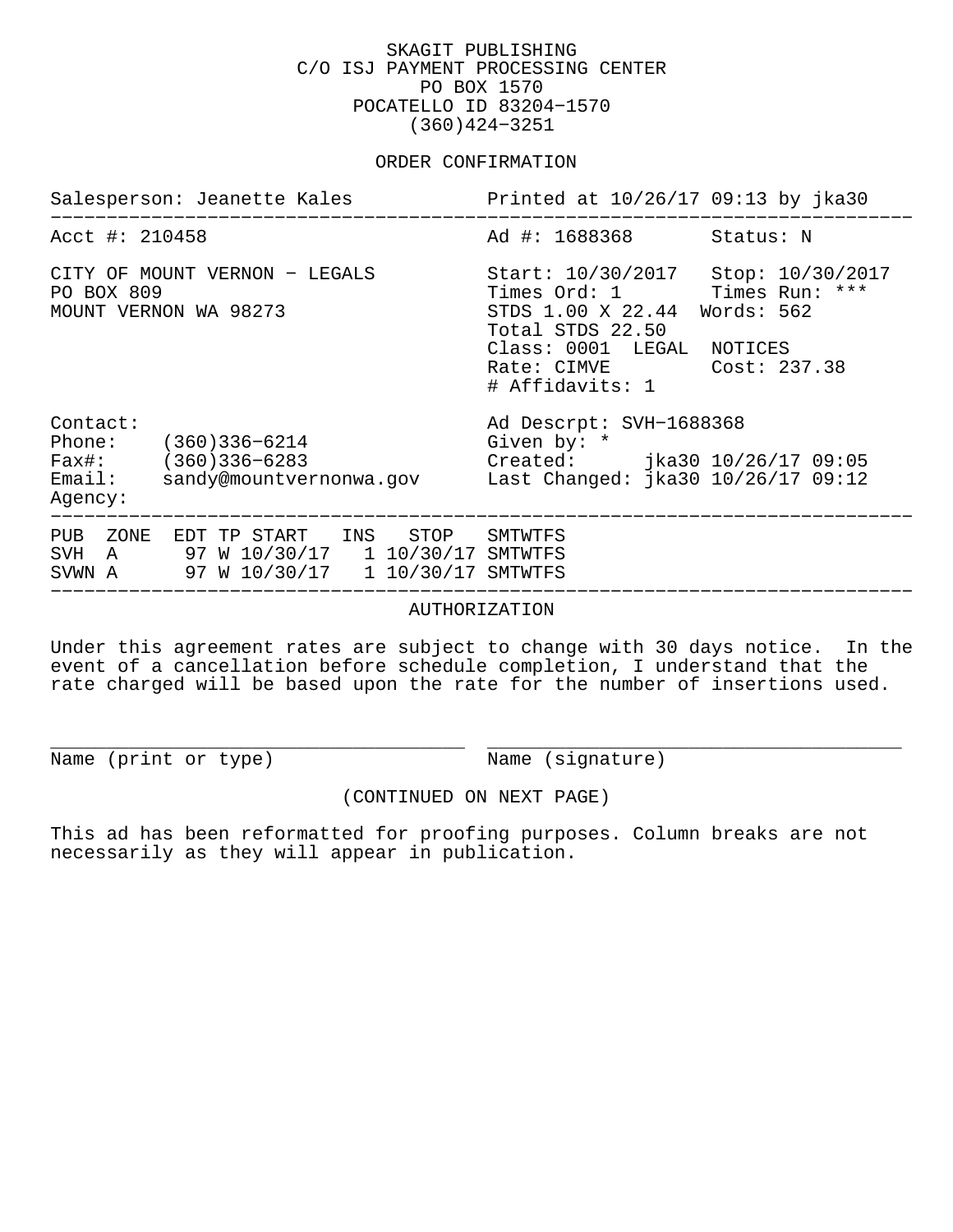CITY OF MOUNT VERNON & NOTICE OF FILE Nos: CA17-002 and CA17-006

DESCRIPTION OF

City of Mount Vernon is cannabis transportation li-above. considering code amend-censee businesses are ments to portions of Mount scheduled before the Vernon Municipal Code to Mount Vernon Planning OFFICIAL: regulate cannabis trans-Commission at 6 p.m. on Rebecca Lowell portation licensee busiportation licensee busi-**Tuesday, November 21,**<br>nesses and homeless en-**2017:** and before the City campments. The code Council at 7 p.m. on amendments pertaining to Wednesday, December cannabis transportation li-13, 2017. Both hearings censee businesses are proposed to amend the following portions of the MVMC: Chapters 17.56 (Commercial-Limited Industrial Zone), 8.08 (Nuisances), and 17.72 (Provisions Apand Tr.72 (Provisions Ap-homeless encampments<br>plicable to all Districts). In-<sub>have vet to be scheduled</sub> terim land use regulations 2017; and before the City will be held at the Police and Court Campus, 1805 Continental Place, Mount Vernon. The public hearings for the MVMC sections Example 19 Milliances), the contract of temporary<br>Zone), 8.08 (Nuisances), to regulate temporary have yet to be scheduled.

for cannabis transportation Environmental Determinalicensee businesses have tion Comment Process: been adopted by City been adopted by City<sub>Comments on the environ-</sub><br>Council with Ordinance<sub>mental determination must</sub> 3713 and 3720. Should the be received in writing on or current regulations be before **November 8, 2017.** adopted they would be permanent regulations to replace the interim ones. The code amendments pertaining to homeless encampments are proposed to amend MVMC Chapter mental determination must Environmental Determination Appeal Process: Appeals of the environmental determination must be filed in writing on or before 5 PM campments are proposed November 20, 2017.

14.05 (Procedures) and to The create a new chapter of the <sub>writing</sub> must be filed in<br>Create a new chapter of the writing together with the re-MVMC proposed to be named Temporary Homeless Encampments. Interim land use regulations for homeless encampments have been adopted by City Council with Ordinance City of Mount Vernon Mu-3707, 3710, and 3721. S707, S710, and S721 nicipal Code Section<br>Should the current regula-15.06.215, Additional infortions be adopted they mation regarding the apwould be permanent regulations to replace the interim ones. writing together with the required \$100.00 application fee with: Hearing Examiner, City of Mount Vernon, P.O. Box 809, Mount Vernon, WA 98273. Appeals to the Homeless Showing WA such the series of the saminer are governed by 15.06.215. Additional inforpeal process may be obtained from the City of Mount Vernon Development Services Department. (306)

LOCATION: this is a non-**LOCATION:** this is a non-<sub>336-6214.<br>project action that would</sub> apply city-wide.

CONTACT PERSON: Re-

APPLICANT & LEAD AGENCY: City of Mount Development Services De-Vernon, Development Servernon, Development Ser-<sub>partment,</sub> P.O. Box 809 /<br>vices Department, The lead 910 Cleveland Avenue agency for this proposal agency for this proposal<sub>Mount</sub> Vernon WA 98273,<br>has determined that the <sub>Telenhone - 360-336-6214</sub>. proposed amendments will Facsimile - 360-336-6299 not have a probable adbecca Lowell, Senior Planner, City of Mount Vernon, 910 Cleveland Avenue, Telephone - 360-336-6214;

verse impact on the environment. An environmental impact statement (EIS) is not required under RCW The application and supporting documentation are available for review at the

**DETERMINATION OF** of a completed environ-Hall. Copies will be provid-<br>DETERMINATION OF montal chocklist and othered upon request at the cost DETERIVING FION OF mental checklist and other<br>**NON-SIGNIFICANCE** information on file with the PUBLIC HEARINGS tion is available to the pub-posed amendments, you 43.21C.030(2)(c). This deci-Development Services Desion was made after review partment located at City information on file with the lead agency. This informa-to comment on the prolic upon request. ed upon request at the cost of reproduction. If you wish may provide verbal or written comment at the public

PROPOSED ACTION: the MVMC sections to regulate to the contact person listed PUBLIC HEARINGS: Pub-hearings. You may also lic hearings to consider the provide signed, written above-described proposed comments until 5 p.m. on changes to the referenced the day before the hearing

the SEPA RESPONSIBLE

Published October 30, 2017 SVH-1688368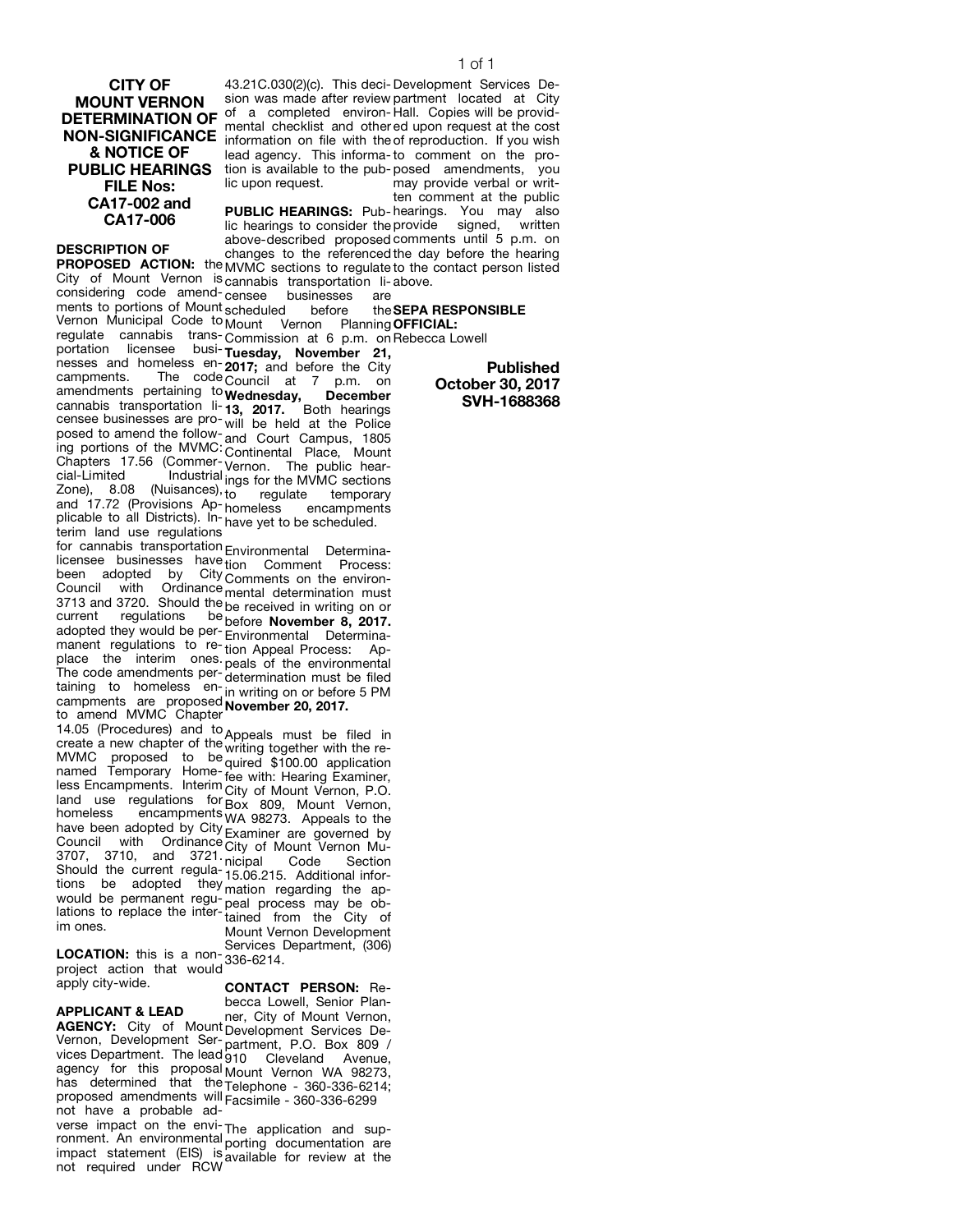| From:        | <b>COM GMU Review Team</b>                                    |
|--------------|---------------------------------------------------------------|
| To:          | Lowell, Rebecca                                               |
| Subject:     | Acknowledgement Letter City of Mount Vernon Material ID 23711 |
| Date:        | Monday, May 15, 2017 3:36:01 PM                               |
| Attachments: | AckLetterExp 5-17.pdf                                         |

Attached is the acknowledgement letter regarding: Proposed ordinance putting into place interim regulations (per RCW 35A.63.220 and 36.70A.390) for the siting of businesses transporting marijuana.

For more convenient and faster service please contact the Review Team at [reviewteam@commerce.wa.gov](mailto:reviewteam@commerce.wa.gov) or call 360.725.4047 if you have any questions.

# Please retain this letter for your records